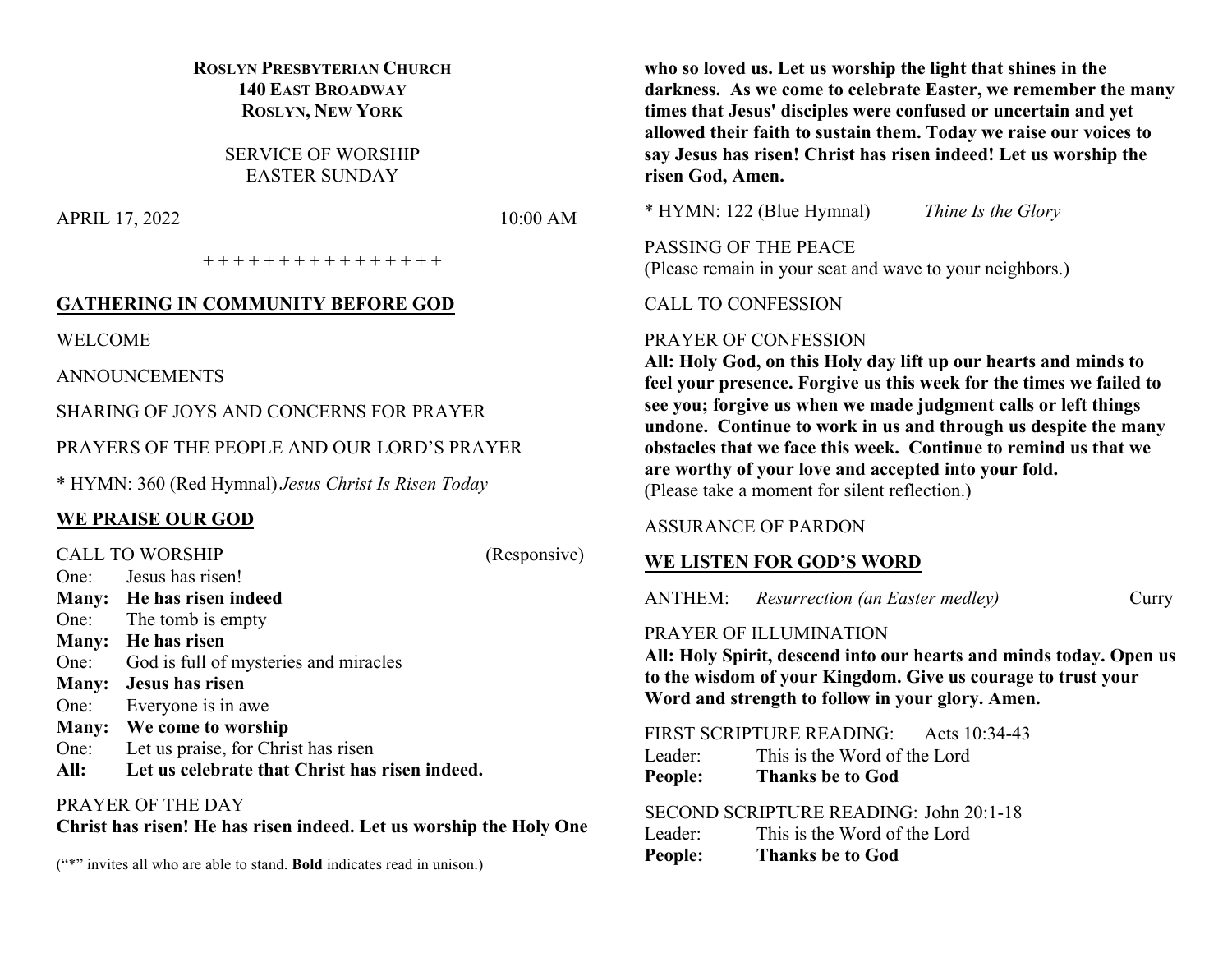MESSAGE *Jesus Lives* Rev. Dr. Marjory J. Roth

\* HYMN: 572 (Red Hymnal) *Blessed Assurance*

# **WE RESPOND IN WORD AND DEED**

CALL TO OFFERTORY (We are not passing the offertory plate; please leave your donation in the offering plate as you leave.)

## \* DOXOLOGY

*Praise God, from whom all blessings flow; Praise him, all creatures here below; Praise him above, ye heavenly host; Praise Father, Son, and Holy Ghost. Amen.*

# \* PRAYER OF DEDICATION

**Generous God, you feed us with the harvest and you provide for our every need. Receive our gifts of money, imagination, and labor, and transform them into a feast that welcomes all. Amen.**

\* HYMN: 302 (Blue Hymnal) *I Danced in the Morning*

CHARGE AND BLESSING

DISMISSAL *Go Now in Peace*

POSTLUDE

### **THE WORSHIP IS OVER, LET THE SERVICE BEGIN**

Rev. Dr. Marjory J. Roth Pastor Dr. Natalie Naylor Clerk of Session Robert Gilmore Treasurer

Dr. Gary de Sesa Director, Ministry of Music

Kita de Sesa is our Soprano soloist.

Refreshments Hosts today are Helen Lockman and Katie Zarghami.

#### **ANNOUNCEMENTS Important Dates**

Wed, Apr. 20 10 AM Bible Study In Person at Church

Please note: **Zoom Bible Study** will now be held the **2nd Monda**y of each month, and **Wednesday Bible Study** will be held **every week**, in person.

# **PLEASE PRAY FOR**

| Emma Steck                      | Dawn and John de Sesa |
|---------------------------------|-----------------------|
| Eddie Balsamo                   | Rev. Stark Jones      |
| The Mastrangelo Family          | Emily & Dwight Dyer   |
| Cathy and Jason Nelson          | Paula Liscio          |
| Rhonda Liss                     | The Stallone Family   |
| Sam Rizzo                       | Joy Wyler             |
| Merrick Randall                 | Anita Catalanello     |
| Debra Hecht                     | Casey DeSantis        |
| Melanie Bailey & Martufi Family | Elizabeth Jordan      |
| Jeff Lovering                   | Jack Walker           |
| Richard and Lynn Cardozo        | Edith Van Raalte      |

Families of victims in Ukraine and all the Ukrainian refugees

All who are struggling due to the Coronavirus outbreak And those who are on the front lines helping

# **First Reading**

**Acts 10:34-43 New Revised Standard Version (NRSV)**

<sup>34</sup> Then Peter began to speak to them: "I truly understand that God shows no partiality, <sup>35</sup> but in every nation anyone who fears him and does what is right is acceptable to him. <sup>36</sup> You know the message he sent to the people of Israel, preaching peace by Jesus Christ—he is Lord of all.<sup>37</sup> That message spread throughout Judea, beginning in Galilee after the baptism that John announced: <sup>38</sup> how God anointed Jesus of Nazareth with the Holy Spirit and with power; how he went about doing good and healing all who were oppressed by the devil, for